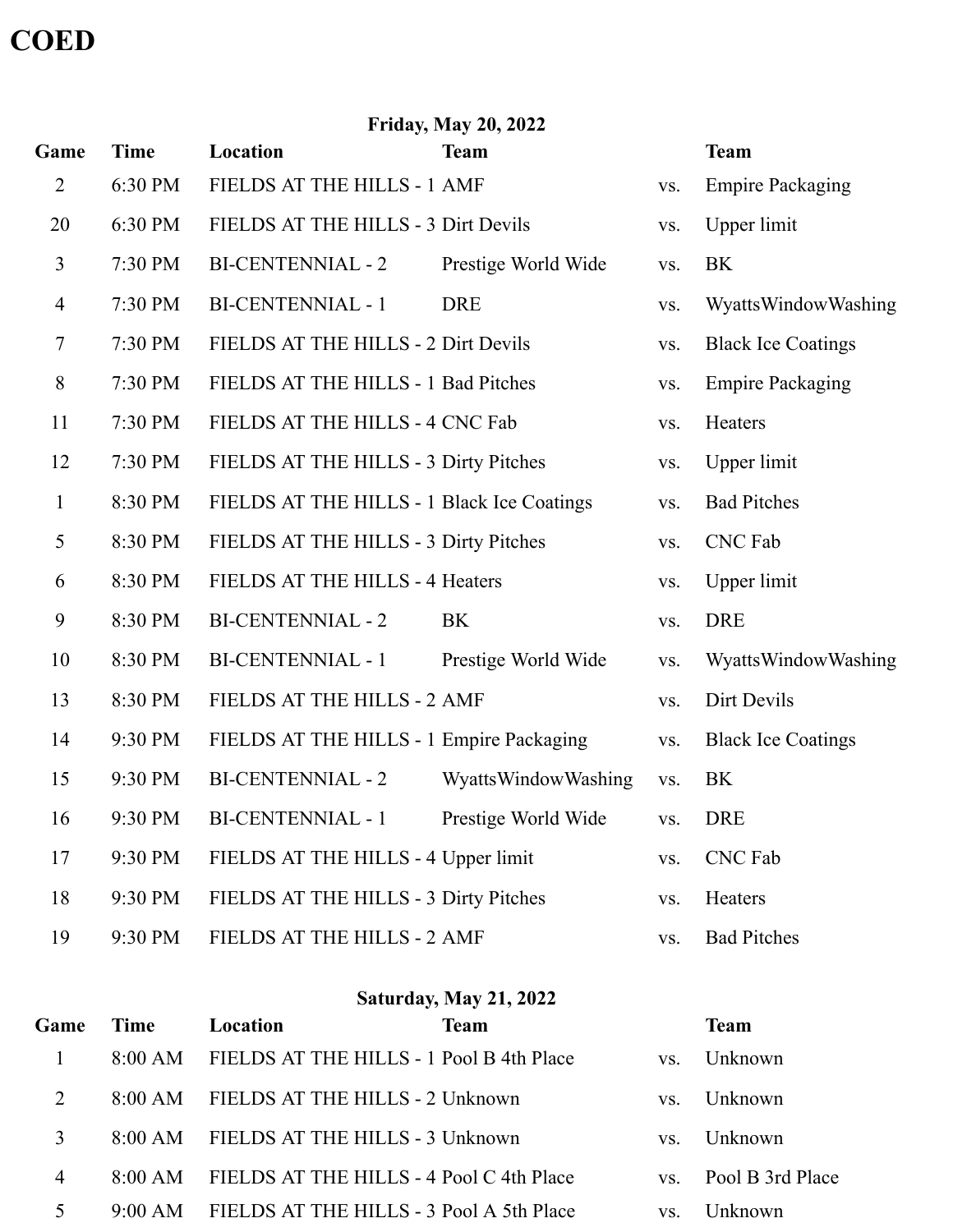| 6  | $9:00 \text{ AM}$  | FIELDS AT THE HILLS - 1 Pool A 1st Place          | VS. | <b>Bracket Winner B1</b>  |
|----|--------------------|---------------------------------------------------|-----|---------------------------|
| 7  | 9:00 AM            | FIELDS AT THE HILLS - 2 Bracket Winner B2         | VS. | <b>Bracket Winner B3</b>  |
| 8  | $9:00 \text{ AM}$  | FIELDS AT THE HILLS - 4 Pool B 1st Place          | VS. | <b>Bracket Winner B4</b>  |
| 9  |                    | 10:00 AM FIELDS AT THE HILLS - 3 Pool C 1st Place | VS. | <b>Bracket Winner B5</b>  |
| 10 | $10:00 \text{ AM}$ | FIELDS AT THE HILLS - 2 Bracket Winner B6         | VS. | <b>Bracket Winner B7</b>  |
| 11 | $11.00 \text{ AM}$ | FIELDS AT THE HILLS - 3 Bracket Winner B8         | VS. | <b>Bracket Winner B9</b>  |
| 12 | $12:00 \text{ PM}$ | FIELDS AT THE HILLS - 2 Bracket Winner B10        | VS. | <b>Bracket Winner B11</b> |
|    |                    |                                                   |     |                           |

- 13 12:00 PM FIELDS AT THE HILLS 3 Bracket Loser B10 vs. Bracket Loser B11
	-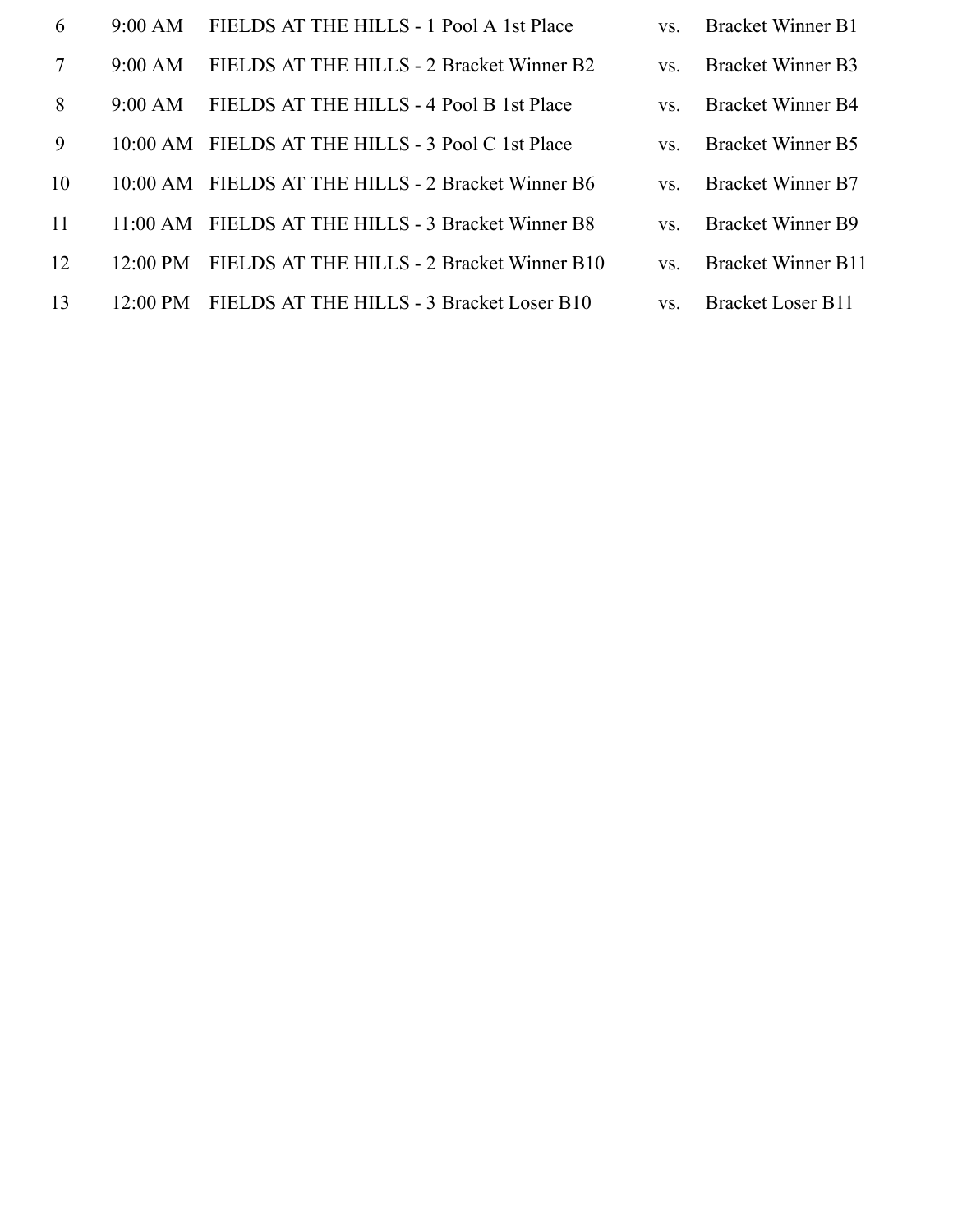## **MENS OPEN**

| <b>Saturday, May 21, 2022</b> |             |                                                |             |     |                           |  |
|-------------------------------|-------------|------------------------------------------------|-------------|-----|---------------------------|--|
| Game                          | <b>Time</b> | Location                                       | <b>Team</b> |     | <b>Team</b>               |  |
| 9                             |             | 10:00 AM FIELDS AT THE HILLS - 1 Basin Bombers |             | VS. | The Chosen Few            |  |
| 10                            |             | 10:00 AM FIELDS AT THE HILLS - 4 EDP           |             | VS. | THE UNDERDOGS             |  |
| $\tau$                        | $11:00$ AM  | FIELDS AT THE HILLS - 1 Basin Bombers          |             | VS. | <b>EDP</b>                |  |
| 8                             | 11:00 AM    | FIELDS AT THE HILLS - 4 The Chosen Few         |             | VS. | THE UNDERDOGS             |  |
| 11                            | 12:00 PM    | FIELDS AT THE HILLS - 4 Basin Bombers          |             | VS. | THE UNDERDOGS             |  |
| 3                             | 1:30 PM     | FIELDS AT THE HILLS - 3 Amf                    |             | VS. | <b>Dalton Real Estate</b> |  |
| 5                             | 1:30 PM     | FIELDS AT THE HILLS - 4 Base Hitters           |             | VS. | <b>EDP</b>                |  |
| $\overline{2}$                | 2:30 PM     | FIELDS AT THE HILLS - 4 Amf                    |             | VS. | The Chosen Few            |  |
| $\overline{4}$                | 2:30 PM     | FIELDS AT THE HILLS - 3 Base Hitters           |             | VS. | <b>Dalton Real Estate</b> |  |
| 1                             | 3:30 PM     | FIELDS AT THE HILLS - 4 Amf                    |             | VS. | <b>Base Hitters</b>       |  |
| 6                             | 3:30 PM     | FIELDS AT THE HILLS - 3 Dalton Real Estate     |             | VS. | THE UNDERDOGS             |  |
| 1                             | 5:00 PM     | FIELDS AT THE HILLS - 3 Pool A 7th Place       |             | VS. | Pool A 4th Place          |  |
| $\overline{2}$                | 5:00 PM     | FIELDS AT THE HILLS - 4 Pool A 2nd Place       |             | VS. | Pool A 6th Place          |  |
| 3                             | 6:00 PM     | FIELDS AT THE HILLS - 4 Pool A 3rd Place       |             | VS. | Pool A 5th Place          |  |
| $\overline{4}$                | 6:00 PM     | FIELDS AT THE HILLS - 3 Pool A 1st Place       |             | VS. | <b>Bracket Winner B1</b>  |  |
| 5                             | 7:00 PM     | FIELDS AT THE HILLS - 4 Bracket Winner B2      |             | VS. | <b>Bracket Winner B3</b>  |  |
| 6                             | 8:00 PM     | FIELDS AT THE HILLS - 3 Bracket Winner B4      |             | VS. | <b>Bracket Winner B5</b>  |  |
| $\overline{7}$                | 8:00 PM     | FIELDS AT THE HILLS - 4 Bracket Loser B4       |             | VS. | <b>Bracket Loser B5</b>   |  |